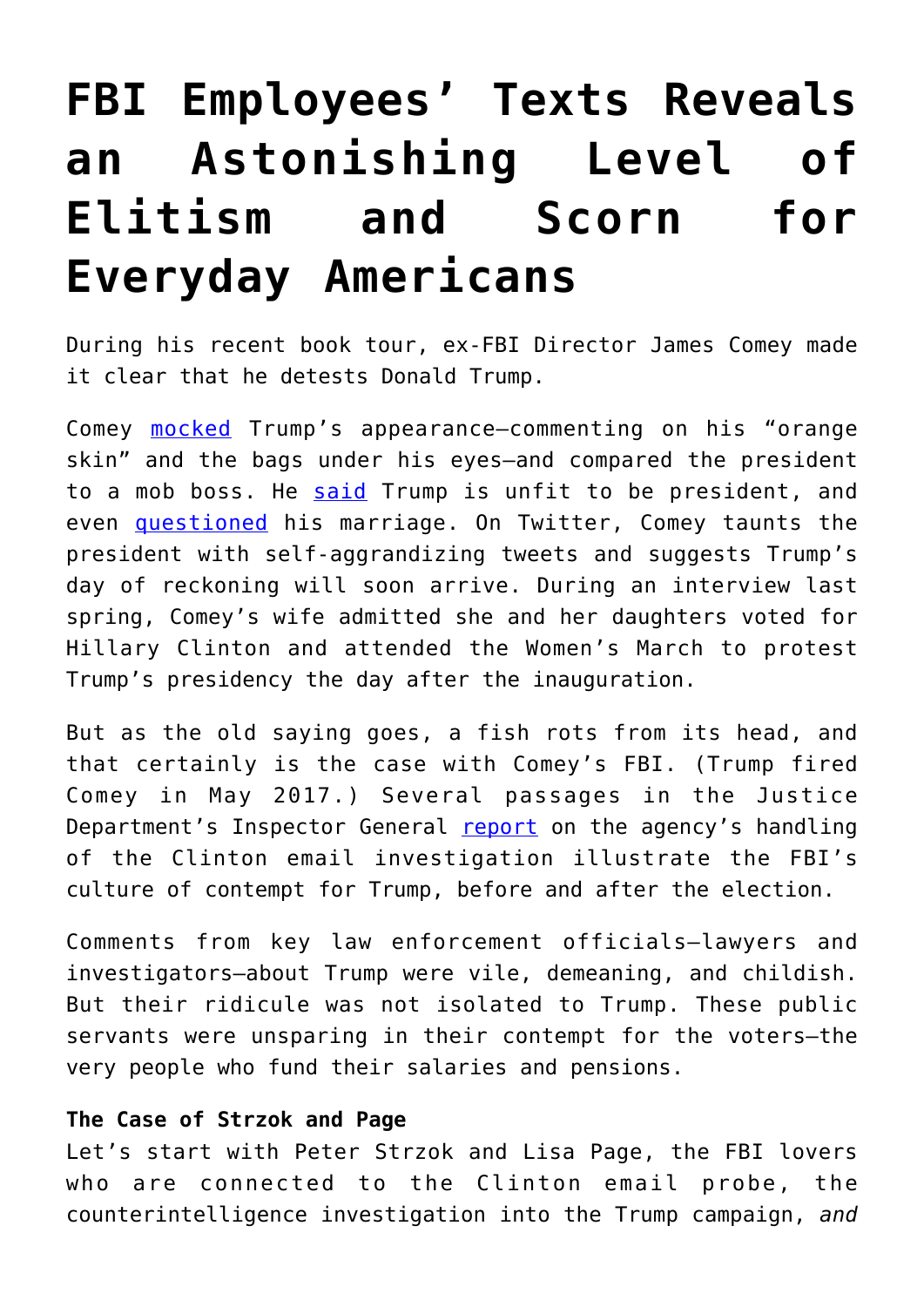Special Counsel Robert Mueller's team. We know from previously-reported text exchanges that Strzok and Page [harbored](https://www.washingtonexaminer.com/doj-provides-congress-with-hundreds-of-texts-between-ex-mueller-team-agent-peter-strzok-and-alleged-mistress-lisa-page/article/2643321) a deep disdain for Trump and a political preference for Clinton. The IG report confirms their bias after reviewing more than 40,000 messages between the two:

*These text messages included political opinions about candidates and issues involved in the 2016 presidential election, including statements of hostility toward thencandidate Trump and statements of support for candidate Clinton. Several of their text messages also appeared to mix political opinions with discussions about the Midyear [Clinton email] and Russia investigations, raising a question as to whether Strzok's and Page's political opinions may have affected investigative decisions.*

While Strzok was working as the lead investigator on the Clinton email probe, he and Lisa Page, then an FBI attorney, exchanged dozens of messages that were critical of the presumptive Republican presidential nominee. Strzok called Trump "an idiot" on several occasions in the spring of 2016, and Page concurred: "He's awful. This man cannot be president." After he won the nomination, their scorn intensified. Page called Trump a "d\*\*\*\*\*" and Strzok called him a "disaster" and a "f\*\*\*\*\*\* idiot." They both worried he might win. In referencing a news article the day before the election, Strzok sent a panicked message to Page: "OMG THIS IS F\*\*\*\*\*\* TERRIFYING."

(When questioned by the IG's office about the tone of the texts, Strzok insisted they were merely "personal opinion talking to a friend and that "the political opinions he expressed in the text messages never transited into the official realm.")

But that's a bit hard to believe since Strzok started conspiring in the summer of 2016 about how to respond if Trump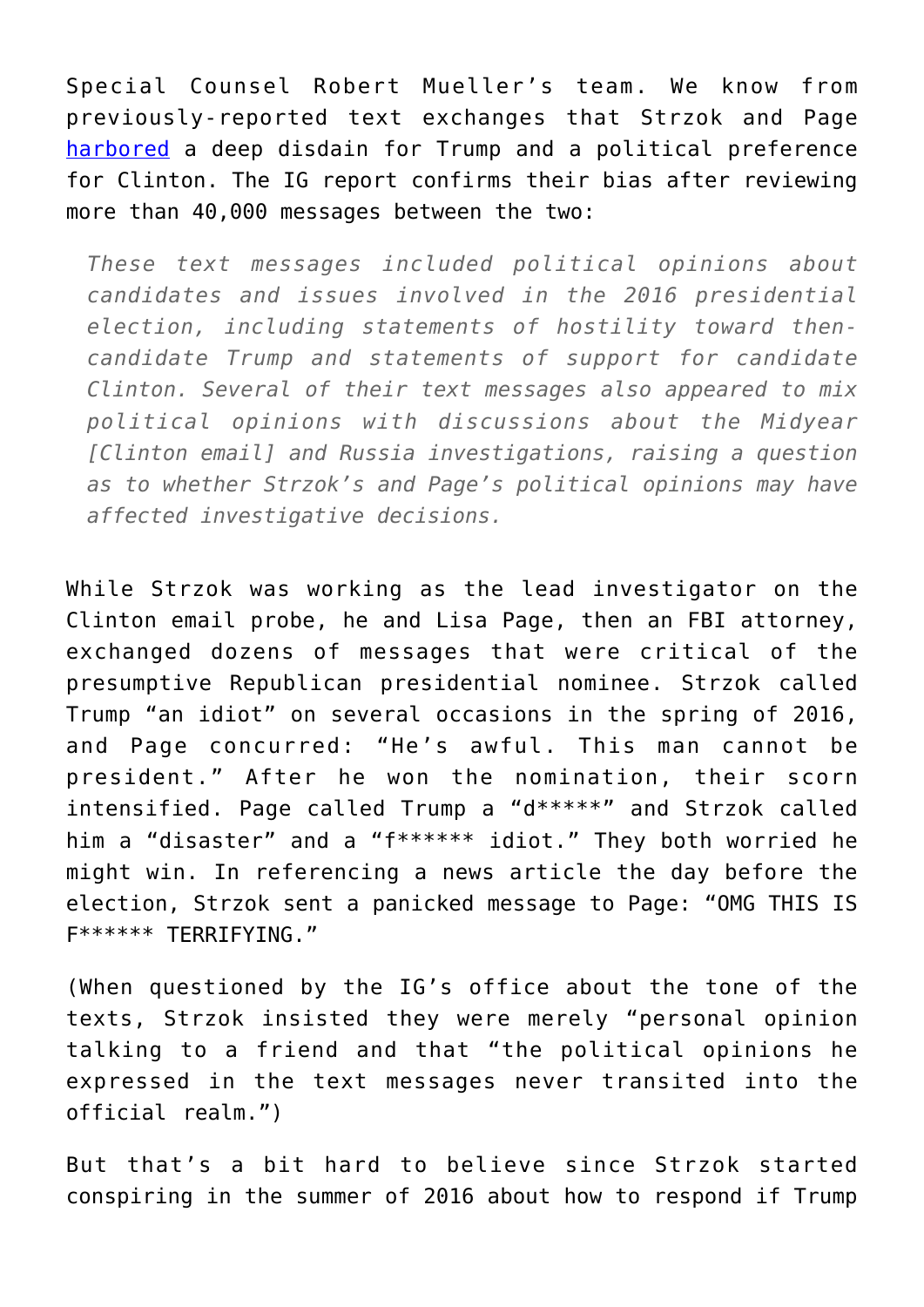won. When asked by his inamorata to assure her Trump would not be the next president, Strzok replied: "No. No he's not. We'll stop it."

And while considering whether to join Mueller's team in May 2017, Strzok fantasized about his role in an "investigation leading to impeachment." When Page told Strzok in March 2017 that she had just finished reading *[All the President's Men](https://www.amazon.com/All-Presidents-Men-Bob-Woodward/dp/1476770514)*, Bob Woodward and Carl Bernstein's account of the Watergate scandal, she noted how the president resigned at the end. Strzok replied, "What?!?! G\*\*, that we should be so lucky."

The lovers also criticized Republicans, conservatives, and Trump voters. In early 2016, they complained about the annual March for Life. Page [told](https://www.lifesitenews.com/news/i-truly-hate-these-people-disgraced-fbi-agents-trashed-pro-lifers-wanted-to) Strzok, "I truly hate these people. No support for the woman who actually has to spend the rest of her life rearing this child, but we care about 'life.' Assholes." (Strzok then joked about canceling the permit for the event.) During the primaries, Strzok remarked, "the Republican party is in utter shambles. When was the last competitive ticket they offered?" Then in August 2016, Strzok texted Page, "Just went to a southern Virginia Walmart. I could SMELL the Trump support . . . ."

## **Tax-Funded Contempt**

Buried toward the end of the report are shocking comments from three unnamed FBI officials. The inspector general slams the three—as well as Strzok and Page—for "conduct [that] has brought discredit to themselves, sowed doubt about the FBI's handling of the Midyear investigation, and impacted the reputation of the FBI." Two FBI agents repeatedly referred to Trump as "drumpf." In an exchange in September 2016, one agent joked about not wanting to spend time with his colleagues: "i (sic) would rather have brunch with trump and a bunch of his supporters like the ones from ohio that are retarded."

The day after the election, one FBI official lamented, "Trump's supporters are all poor to middle class, uneducated,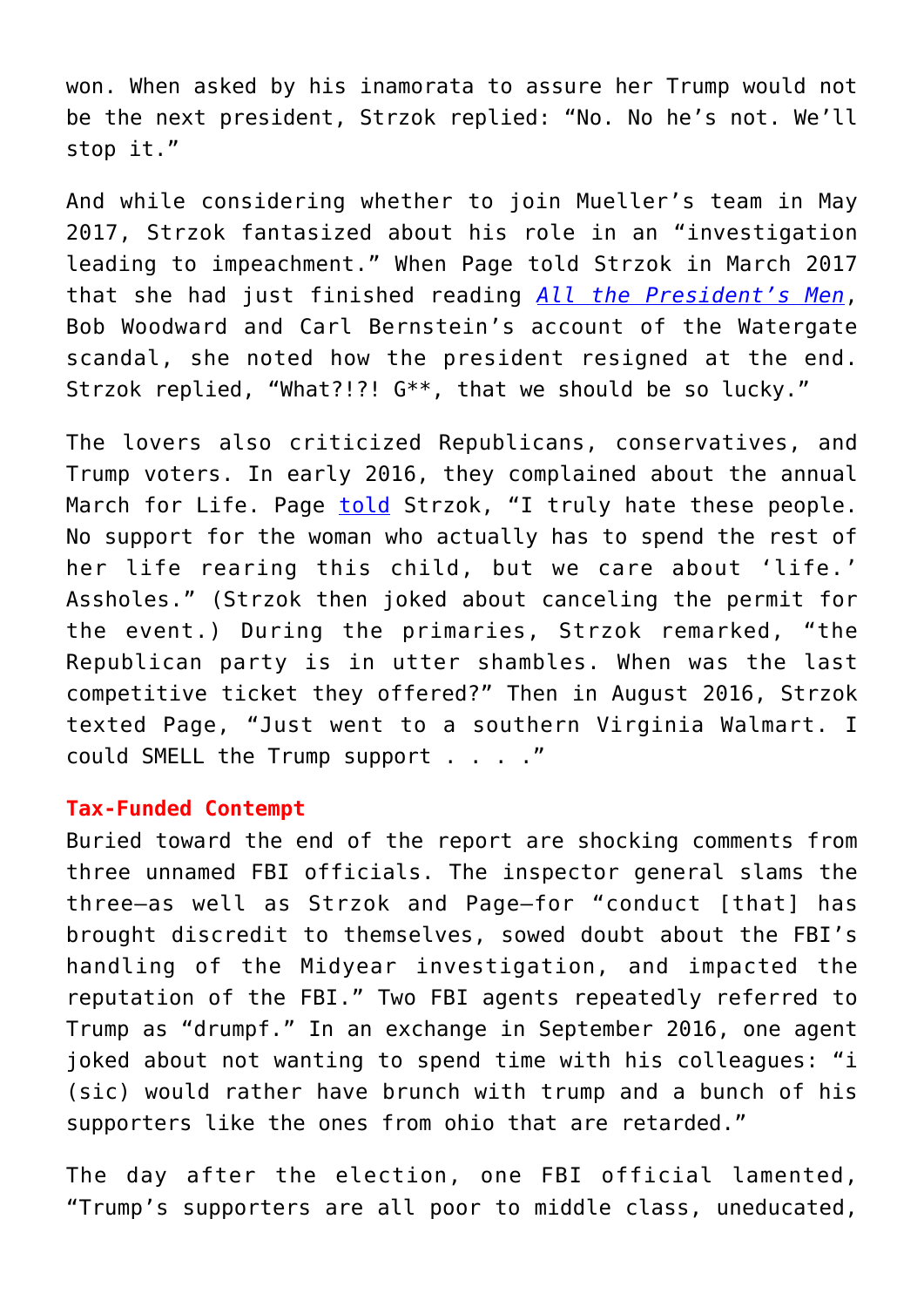lazy POS that think he will magically grant them jobs for doing nothing. They probably didn't watch the debates, aren't fully educated on his policies, and are stupidly wrapped up in his unmerited enthusiasm."

An FBI attorney responded: "I'm just devastated. I can't wait until I can leave today and just shut off the world for the next four days."

Then this gem: "I honestly feel like there is going to be a lot more gun issues, too, the crazies won finally. This is the tea party on steroids. And the GOP is going to be lost, they have to deal with an incumbent in 4 years. We have to fight this again. Also Pence is stupid."

Keep in mind, these are the idiots sending messages like this *on government devices*.

All of the FBI officials cited in the report claimed their personal and political views did not impact their professional work. Incredibly, Inspector General Michael Horowitz seemed to agree. His report concludes that his team "did not find evidence to connect the political views expressed in these messages to the specific investigative decisions that we reviewed."

But Americans know better. The public and private comments by top law enforcement and intelligence officials in the Obama Justice Department demonstrate a level of contempt for Trump that resulted in a bogus counterintelligence operation into his presidential campaign; the leaking of classified information to hurt Trump associates; and a special counsel investigation that has roiled the presidency and divided the country.

And now we know they hate *us*, too.

—